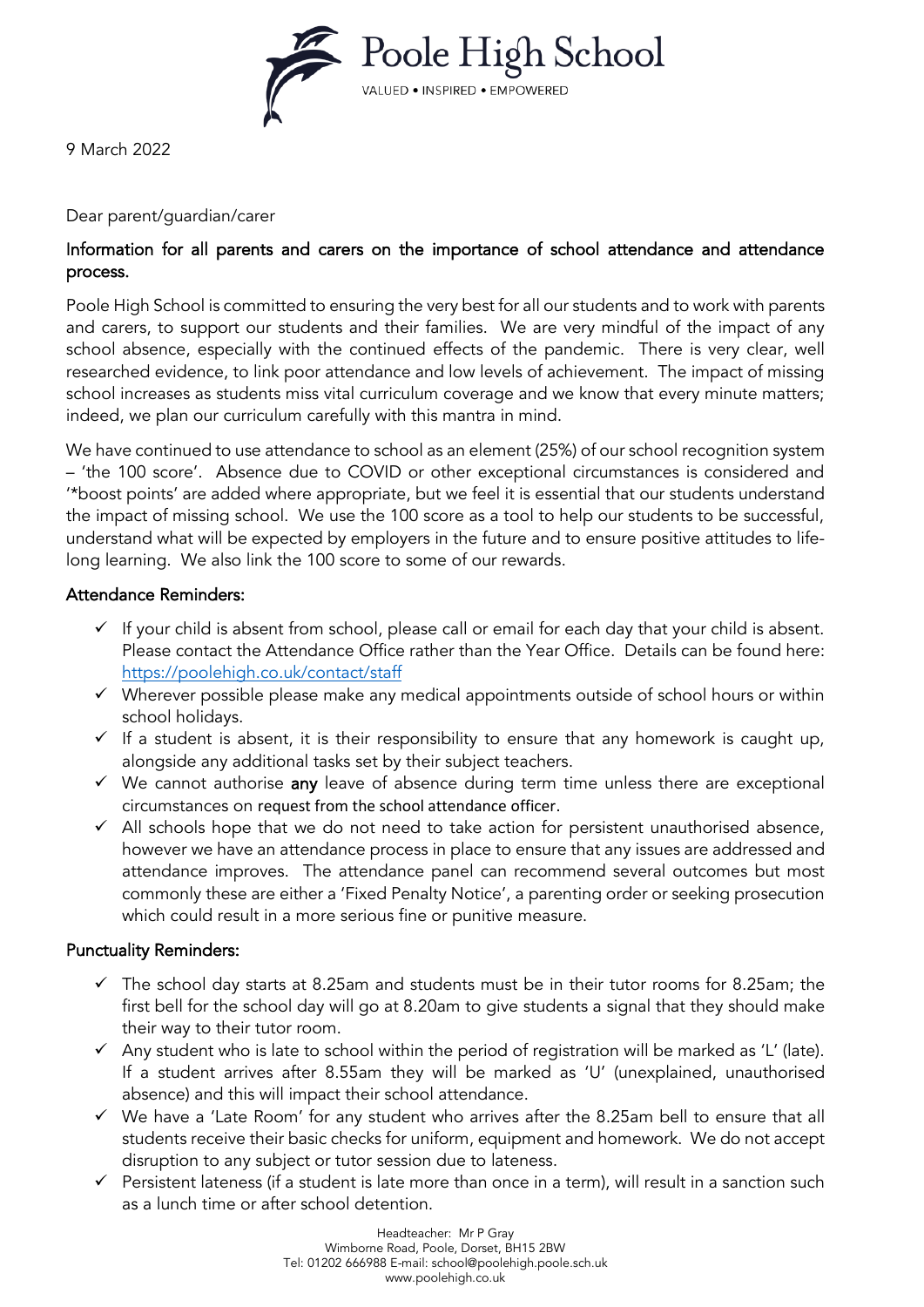✓ We are frequently asked to provide references for both current and previous students. We ask students, particularly those in Years 10-13 to really consider the impact of poor punctuality on their future school reference.

The impact of the pandemic is increasingly evident among our students. We are doing all we can to ensure a calm, consistent and conducive learning environment for everyone. Absence from school makes this even more challenging for both staff and students. If your child is absent due to Covid related isolation and is unwell but able to work from home, please ensure that they complete the work provided on the Google Classroom. If you have any concerns about this please contact the Attendance Officer in the first instance who will be able to assist.

If you have any concerns about your child's attendance, please do get in touch with your allocated Attendance Officer. You can monitor your child's attendance at school using the SIMS application and further guidance on how to access this can be found on our website: <https://poolehigh.co.uk/students-parents/systems-and-links/sims-parent-app>

### Expectations and Behaviour:

A reminder of expectations and behaviour is listed on our school website: [Expectations and](https://poolehigh.co.uk/students-parents/general/expectations-and-behaviour)  [Behaviour | Poole High School](https://poolehigh.co.uk/students-parents/general/expectations-and-behaviour)

Thank you for your continued support.

Yours sincerely

Mrs V Stillman Assistant Headteacher Progress, Attendance and Intervention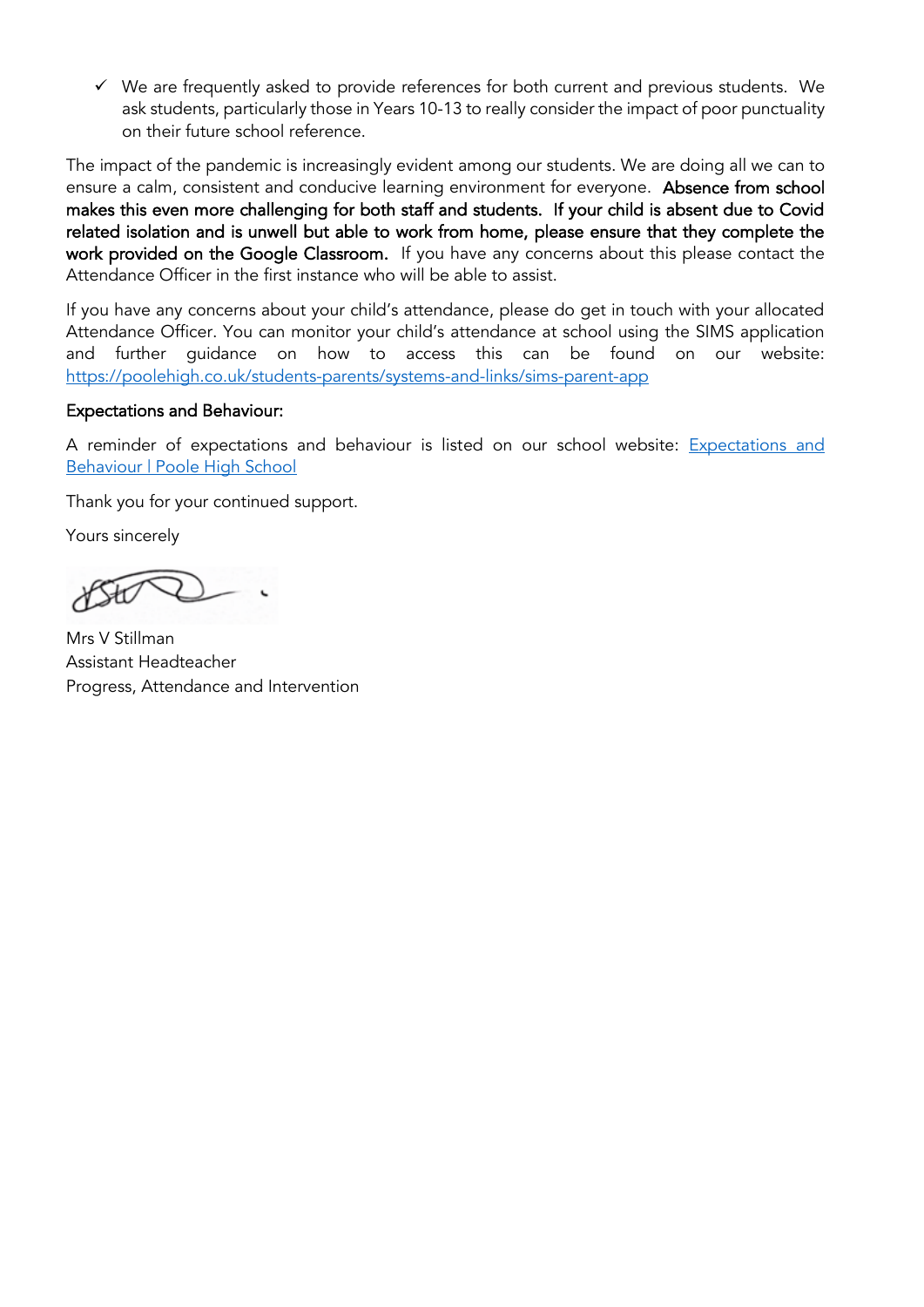

#### **Above 97%: less than 6 days absence per year.**

These students have every chance to succeed and in our last released data 98% of these students achieved a grade 4 or higher in English, Maths and at least 3 other subjects. An overall Progress 8 of 0.83 (nearly a grade higher than expected in every subject).

#### **95% attendance: 10 days absence per year.**

These students benefit from overall good attendance and are well placed to make progress at school.

#### **90% attendance: 19 days absence per year.**

On average these students are missing half a day of education every week or a month of school each year: it will be difficult for these students to achieve their best.

#### **85% attendance: 29 days absence per year.**

This level of absence (<90%) is seen as 'persistent absenteeism' and there is a real risk that these students will not achieve their potential. This level of absence equates to 6 school weeks of the year. Just 45% achieved a grade 4 or higher in English and Maths and at least 3 other subjects.

#### **80% attendance: 38 days absence per year.**

These students are not benefiting fully from their entitlement to an education. Students with attendance of <80% did not achieve expected progress at GCSE in our last released data. Parents of students in this group could be at risk of a Fixed Penalty Notice or parenting order or prosecution if any absences are unauthorised.

| Minutes late per day | = Days of learning lost per year |
|----------------------|----------------------------------|
|                      | 3.2                              |
| 10                   | 6.5                              |
| 15                   | 9.5                              |
| 20                   | 12.5                             |
| 30                   | 19                               |